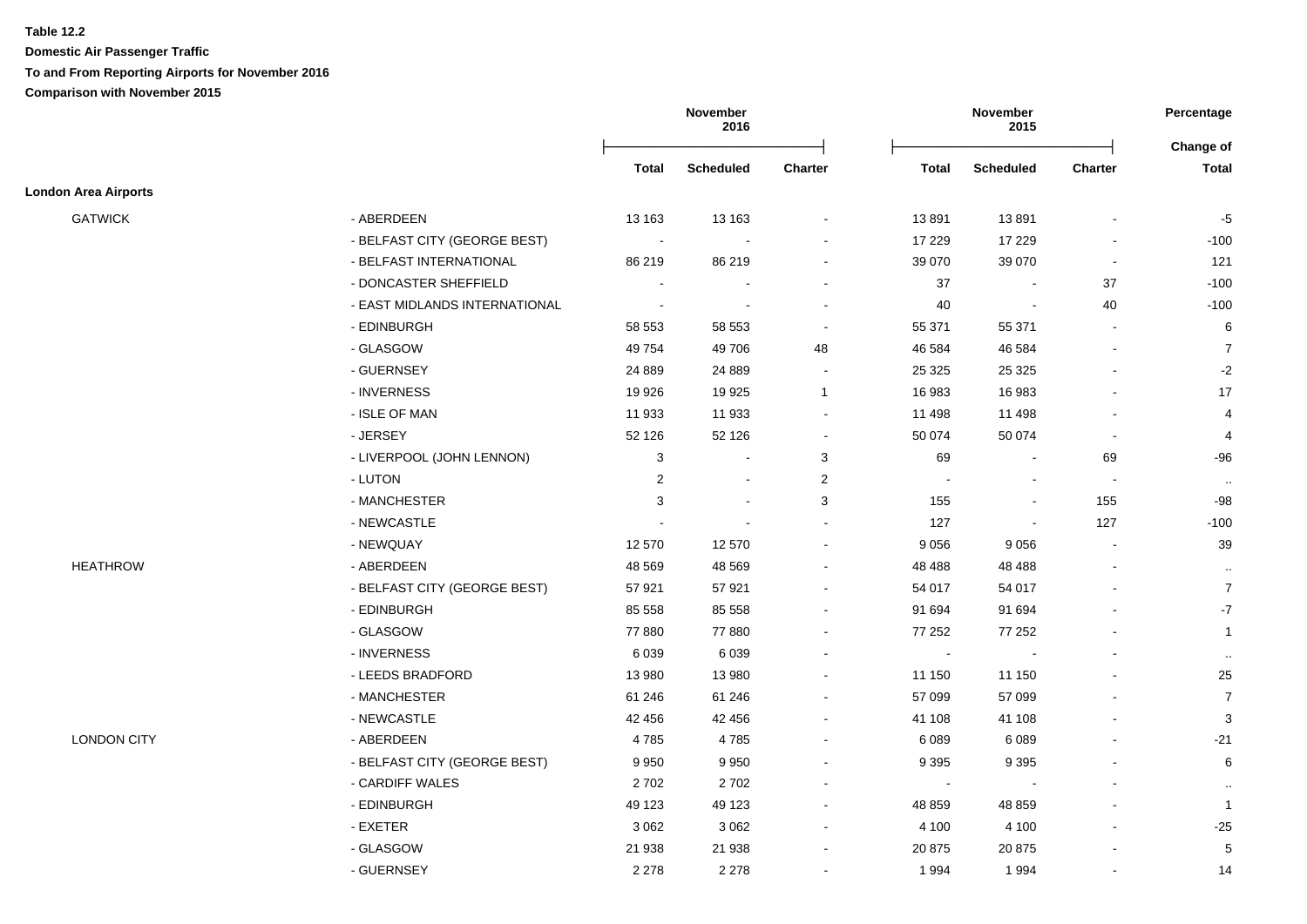**Domestic Air Passenger Traffic To and From Reporting Airports for November 2016 Comparison with November 2015**

|                                   |                              |                | November<br>2016           |                | November<br>2015 |                  |                          | Percentage<br><b>Change of</b> |
|-----------------------------------|------------------------------|----------------|----------------------------|----------------|------------------|------------------|--------------------------|--------------------------------|
|                                   |                              | <b>Total</b>   | <b>Scheduled</b>           | <b>Charter</b> | <b>Total</b>     | <b>Scheduled</b> | <b>Charter</b>           | <b>Total</b>                   |
| <b>LONDON CITY</b>                | - ISLE OF MAN                | 6 2 5 4        | 6 2 5 4                    | $\sim$         | 5 0 5 6          | 5 0 5 6          | $\blacksquare$           | 24                             |
|                                   | - JERSEY                     | 3 1 6 8        | 3 1 6 8                    | $\sim$         | 3796             | 3796             | L,                       | $-17$                          |
| <b>LUTON</b>                      | - ABERDEEN                   | 4597           | 4 5 9 7                    | $\sim$         | 5 2 6 8          | 5 2 6 8          | L,                       | $-13$                          |
|                                   | - BELFAST INTERNATIONAL      | 23 605         | 23 605                     |                | 25 2 27          | 25 227           | $\blacksquare$           | $\textnormal{-}6$              |
|                                   | - BIRMINGHAM                 | $\blacksquare$ |                            | $\blacksquare$ | 104              | $\blacksquare$   | 104                      | $-100$                         |
|                                   | - DUNDEE                     | 29             | 29                         | $\sim$         | $\blacksquare$   | $\blacksquare$   | $\blacksquare$           | $\sim$                         |
|                                   | - DURHAM TEES VALLEY         | 37             | $\mathcal{L}_{\mathbf{r}}$ | 37             | $\blacksquare$   |                  | $\overline{a}$           | $\cdot$ .                      |
|                                   | - EDINBURGH                  | 23715          | 23 715                     | $\overline{a}$ | 22 909           | 22 909           | $\sim$                   | $\overline{4}$                 |
|                                   | - GLASGOW                    | 19 3 86        | 19 3 86                    | $\overline{a}$ | 17982            | 17982            | $\overline{a}$           | 8                              |
|                                   | - INVERNESS                  | 7 2 8 5        | 7 2 8 5                    |                | 7714             | 7714             |                          | $-6$                           |
|                                   | - LIVERPOOL (JOHN LENNON)    | $\sim$         |                            | $\sim$         | 5                | $\blacksquare$   | 5                        | $-100$                         |
|                                   | - MANCHESTER                 |                |                            | $\blacksquare$ | 73               | $\blacksquare$   | 73                       | $-100$                         |
|                                   | - NORWICH                    | $\blacksquare$ | $\sim$                     | $\blacksquare$ | 61               | $\blacksquare$   | 61                       | $-100$                         |
|                                   | - STANSTED                   | 48             | 48                         |                |                  |                  | $\overline{\phantom{a}}$ | $\sim$                         |
| SOUTHEND                          | - ABERDEEN                   | 37             | 37                         |                |                  |                  | $\overline{\phantom{a}}$ | $\cdot$                        |
|                                   | - BELFAST CITY (GEORGE BEST) | 128            | 128                        | $\sim$         |                  | $\blacksquare$   | $\mathbf{r}$             | $\cdot\cdot$                   |
|                                   | - GUERNSEY                   | 44             | 44                         |                | $\blacksquare$   | $\blacksquare$   | $\overline{\phantom{a}}$ | $\sim$                         |
|                                   | - JERSEY                     | 129            | 129                        | $\blacksquare$ | 322              | 322              | $\mathbf{r}$             | $-60$                          |
| <b>STANSTED</b>                   | - BELFAST INTERNATIONAL      | 30 640         | 30 640                     | $\blacksquare$ | 31 358           | 31 358           | L,                       | $-2$                           |
|                                   | - CITY OF DERRY (EGLINTON)   | 7862           | 7862                       | $\sim$         | 11733            | 11733            |                          | $-33$                          |
|                                   | - DUNDEE                     | 1884           | 1884                       | $\sim$         | 1750             | 1750             | $\overline{a}$           | 8                              |
|                                   | - EDINBURGH                  | 62 032         | 61 975                     | 57             | 65 4 58          | 65 458           | $\sim$                   | $-5$                           |
|                                   | - GLASGOW                    | 47 197         | 47 197                     | $\sim$         | 51 032           | 51 032           | $\blacksquare$           | $\mbox{-}8$                    |
|                                   | - GUERNSEY                   | 1 1 9 5        | 1 1 9 5                    | $\sim$         | 1 3 0 1          | 1 3 0 1          | $\blacksquare$           | -8                             |
|                                   | - ISLE OF MAN                |                |                            |                | 3 3 6 0          | 3 3 6 0          | $\blacksquare$           | $-100$                         |
|                                   | - LEEDS BRADFORD             |                |                            | $\blacksquare$ | 41               | $\sim$           | 41                       | $-100$                         |
|                                   | - NEWCASTLE                  |                |                            | $\sim$         | 831              | 831              | $\sim$                   | $-100$                         |
| <b>Total London Area Airports</b> |                              | 1 055 900      | 1 055 749                  | 151            | 1 013 010        | 1 012 298        | 712                      | 4                              |
| <b>Other Reporting Airports</b>   |                              |                |                            |                |                  |                  |                          |                                |
| ABERDEEN                          | - BELFAST CITY (GEORGE BEST) | 3 2 2 9        | 3 2 2 9                    | $\blacksquare$ | 3 4 0 3          | 3 4 0 3          |                          | $-5$                           |
|                                   | - BIRMINGHAM                 | 10 536         | 10 536                     |                | 8 6 2 6          | 8 6 2 6          |                          | 22                             |
|                                   | - BRISTOL                    | 1897           | 1897                       |                | 1930             | 1930             |                          | $-2$                           |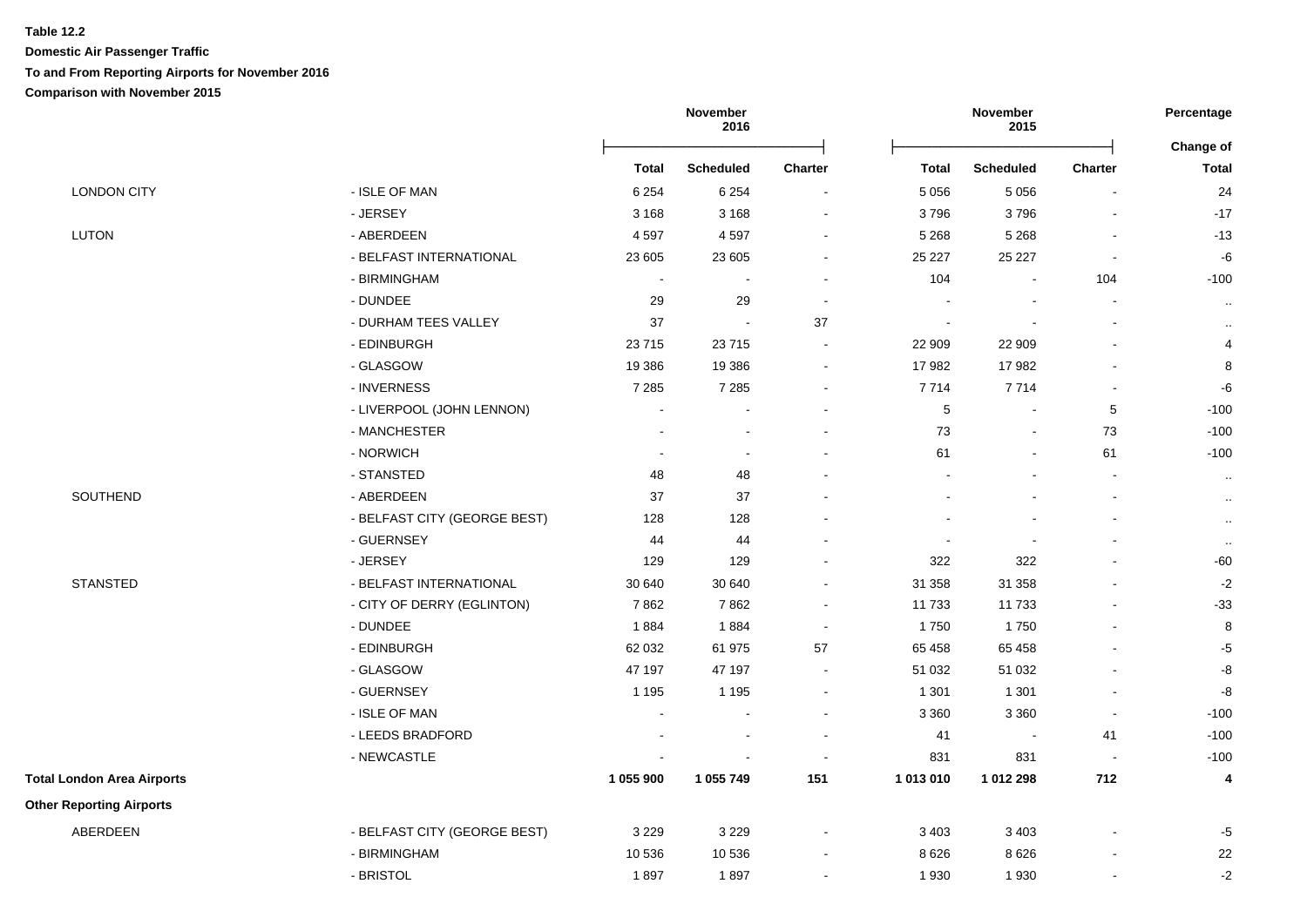**Domestic Air Passenger Traffic To and From Reporting Airports for November 2016 Comparison with November 2015**

|                                   |                               | November<br>2016         |                  |                | Percentage               |                  |                |                  |
|-----------------------------------|-------------------------------|--------------------------|------------------|----------------|--------------------------|------------------|----------------|------------------|
|                                   |                               |                          |                  |                |                          |                  |                | <b>Change of</b> |
|                                   |                               | <b>Total</b>             | <b>Scheduled</b> | Charter        | <b>Total</b>             | <b>Scheduled</b> | Charter        | <b>Total</b>     |
| ABERDEEN                          | - CARDIFF WALES               | 703                      | 703              |                | 805                      | 805              |                | $-13$            |
|                                   | - DURHAM TEES VALLEY          | 1590                     | 1 5 9 0          |                | 2 2 6 1                  | 2 2 6 1          |                | $-30$            |
|                                   | - EAST MIDLANDS INTERNATIONAL | 69                       | 69               |                | 1 3 3 1                  | 1 3 3 1          |                | $-95$            |
|                                   | - EDINBURGH                   | 30                       | 30               |                |                          |                  |                | $\sim$           |
|                                   | - HUMBERSIDE                  | 1959                     | 1 9 5 9          |                | 2 3 2 3                  | 2 3 2 3          |                | $-16$            |
|                                   | - KIRKWALL                    | 3792                     | 3792             |                | 3584                     | 3584             |                | 6                |
|                                   | - LEEDS BRADFORD              | 350                      | 350              | $\blacksquare$ | 628                      | 628              |                | $-44$            |
|                                   | - LIVERPOOL (JOHN LENNON)     | 24                       | $\blacksquare$   | 24             |                          |                  |                | $\cdot$ .        |
|                                   | - MANCHESTER                  | 17479                    | 17 479           | ۰              | 15 6 20                  | 15 6 20          |                | 12               |
|                                   | - NEWCASTLE                   | 1 0 2 7                  | 1 0 2 7          |                | 1 3 7 3                  | 1 3 7 3          |                | $-25$            |
|                                   | - NORWICH                     | 3795                     | 3795             | $\sim$         | 3759                     | 3759             |                | $\overline{1}$   |
|                                   | - PRESTWICK                   | 49                       | $\sim$           | 49             |                          | $\sim$           | $\blacksquare$ | $\sim$           |
|                                   | - SCATSTA                     | 36                       | 36               |                | 8538                     | 32               | 8506           | $-100$           |
|                                   | - SOUTHAMPTON                 | 869                      | 869              |                | 1 1 4 6                  | 1 1 4 6          |                | $-24$            |
|                                   | - STORNOWAY                   | 396                      | 396              |                | 467                      | 467              |                | $-15$            |
|                                   | - SUMBURGH                    | 9 1 8 8                  | 9 1 8 8          |                | 11 599                   | 5647             | 5 9 5 2        | $-21$            |
|                                   | - WICK JOHN O GROATS          | 565                      | 565              |                | 920                      | 920              |                | $-39$            |
| ALDERNEY                          | - GUERNSEY                    | 2 2 6 5                  | 2 2 6 5          |                | 2 4 5 8                  | 2 4 5 8          |                | -8               |
|                                   | - SOUTHAMPTON                 | 1 200                    | 1 200            |                | 1 3 3 5                  | 1 3 3 5          |                | $-10$            |
| ANGLESEY (VALLEY)                 | - CARDIFF WALES               | 1 0 5 4                  | 1 0 5 4          |                | 724                      | 724              |                | 46               |
|                                   | - GLOUCESTERSHIRE             | 13                       | 13               |                |                          |                  |                | $\cdot$ .        |
| BARRA                             | - GLASGOW                     | 753                      | 753              |                | 609                      | 609              |                | 24               |
|                                   | - TIREE                       | 3                        | 3                |                |                          |                  |                | $\sim$           |
| <b>BELFAST CITY (GEORGE BEST)</b> | - BIRMINGHAM                  | 23 017                   | 23 017           |                | 20 553                   | 20 5 53          |                | 12               |
|                                   | - BLACKPOOL                   | $\overline{\phantom{a}}$ |                  |                | 37                       | 37               |                | $-100$           |
|                                   | - CARDIFF WALES               | 3518                     | 3518             |                | 3 2 7 0                  | 3 2 7 0          |                | 8                |
|                                   | - DONCASTER SHEFFIELD         | 80                       | 80               |                | $\overline{\phantom{a}}$ | $\sim$           |                | $\sim$           |
|                                   | - EAST MIDLANDS INTERNATIONAL | 8 4 4 0                  | 8 4 4 0          | $\blacksquare$ | 10 4 9 6                 | 10 4 9 6         |                | $-20$            |
|                                   | - EDINBURGH                   | 14 3 9 2                 | 14 3 9 2         | $\blacksquare$ | 12 544                   | 12 544           |                | 15               |
|                                   | - EXETER                      | 1738                     | 1738             | ۰              | 1997                     | 1997             | $\blacksquare$ | $-13$            |
|                                   | - GLASGOW                     | 14 5 11                  | 14 511           | $\blacksquare$ | 12 6 25                  | 12 600           | 25             | 15               |
|                                   | - INVERNESS                   | 2088                     | 2 0 8 8          |                | 1768                     | 1768             |                | 18               |
|                                   | - ISLE OF MAN                 | 2 0 0 8                  | 2 0 0 8          | $\overline{a}$ | 2018                     | 2018             | $\sim$         |                  |
|                                   |                               |                          |                  |                |                          |                  |                | $\cdot$ .        |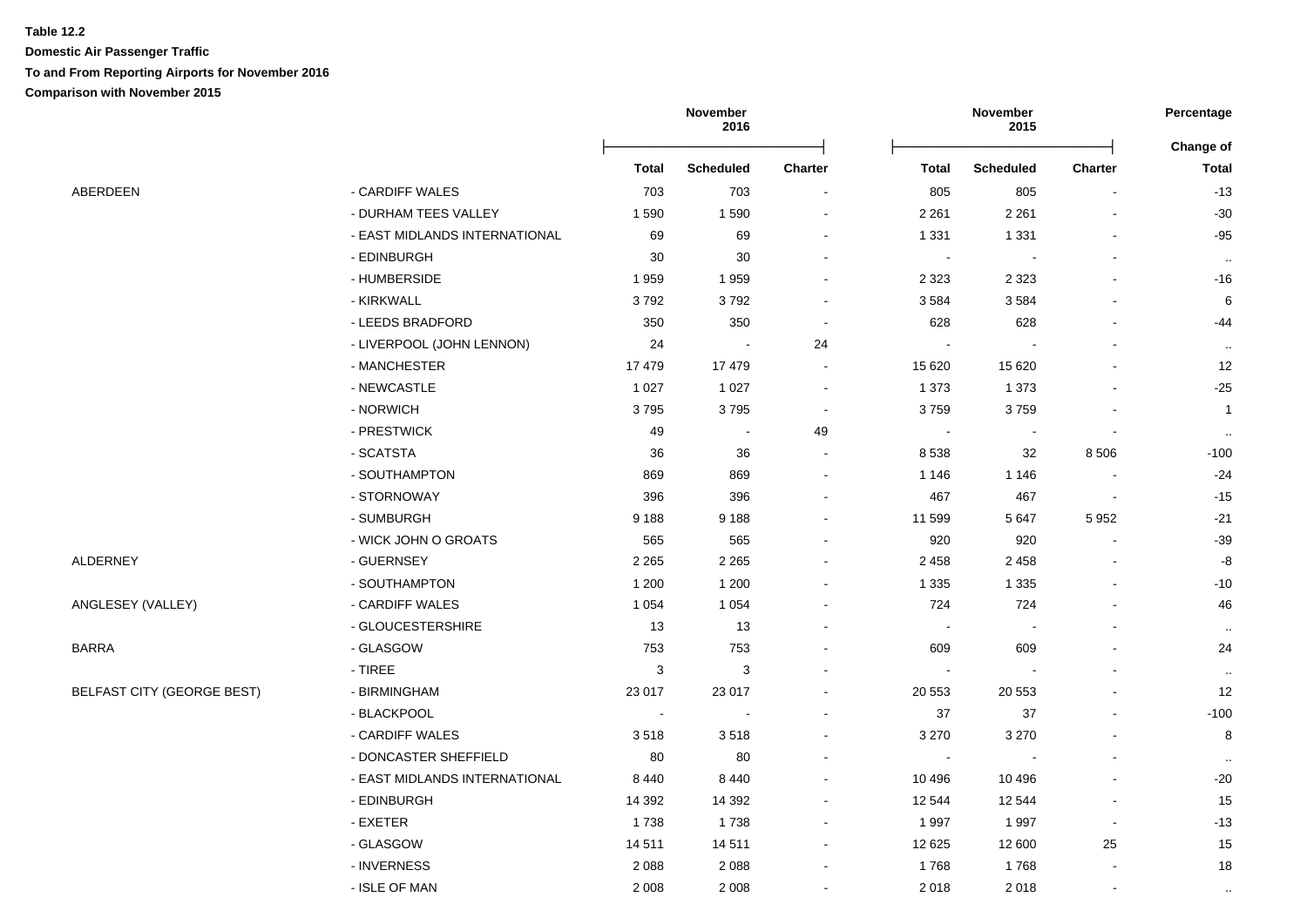**Domestic Air Passenger Traffic**

## **To and From Reporting Airports for November 2016**

**Comparison with November 2015**

|                                   |                           | November<br>2016 |                  |                | November<br>2015 |                          | Percentage               |                           |
|-----------------------------------|---------------------------|------------------|------------------|----------------|------------------|--------------------------|--------------------------|---------------------------|
|                                   |                           | <b>Total</b>     | <b>Scheduled</b> | Charter        | <b>Total</b>     | <b>Scheduled</b>         | Charter                  | Change of<br><b>Total</b> |
| <b>BELFAST CITY (GEORGE BEST)</b> | - LEEDS BRADFORD          | 13 270           | 13 270           | $\blacksquare$ | 12 410           | 12 410                   | $\sim$                   | $\overline{7}$            |
|                                   | - LIVERPOOL (JOHN LENNON) | 2 0 4 7          | 2 0 4 7          | $\blacksquare$ | 7583             | 7583                     | $\blacksquare$           | $-73$                     |
|                                   | - MANCHESTER              | 23 103           | 23 103           |                | 19 316           | 19 316                   |                          | 20                        |
|                                   | - NEWCASTLE               | <b>.</b>         |                  |                | 1 5 0 4          | 1 504                    |                          | $-100$                    |
|                                   | - SOUTHAMPTON             | 8513             | 8513             |                | 7802             | 7802                     |                          | $\boldsymbol{9}$          |
| BELFAST INTERNATIONAL             | - BIRMINGHAM              | 21 343           | 21 343           |                | 20742            | 20742                    |                          | 3                         |
|                                   | - BRISTOL                 | 20 412           | 20 412           |                | 21 2 24          | 21 2 24                  |                          | $-4$                      |
|                                   | - CARDIFF WALES           | $\blacksquare$   | $\sim$           |                | 91               | $\overline{\phantom{a}}$ | 91                       | $-100$                    |
|                                   | - EDINBURGH               | 22777            | 22 777           | ۰              | 23 378           | 23 378                   | $\blacksquare$           | $-3$                      |
|                                   | - GLASGOW                 | 23 3 8 5         | 23 3 85          |                | 23 4 5 6         | 23 4 5 6                 |                          |                           |
|                                   | - JERSEY                  | 379              | 379              |                |                  |                          |                          | $\cdot$ .                 |
|                                   | - LIVERPOOL (JOHN LENNON) | 44 049           | 44 049           |                | 39 668           | 39 668                   | $\blacksquare$           | $\cdot\cdot$<br>11        |
|                                   | - MANCHESTER              | 22 867           | 22 867           |                | 22 198           | 22 152                   | 46                       | $\ensuremath{\mathsf{3}}$ |
|                                   | - NEWCASTLE               | 20 950           | 20 950           |                | 20 532           | 20 532                   |                          | $\sqrt{2}$                |
| <b>BENBECULA</b>                  | - GLASGOW                 | 1 607            | 1 607            |                | 1755             | 1755                     |                          | $\mbox{-}8$               |
|                                   | - INVERNESS               | $\sim$           | $\sim$           |                | 525              | 525                      | $\blacksquare$           | $-100$                    |
|                                   | - STORNOWAY               | 934              | 934              | $\blacksquare$ | 721              | 721                      | $\overline{\phantom{a}}$ | 30                        |
| <b>BIGGIN HILL</b>                | - MANCHESTER              | 85               | $\sim$           | 85             | $\sim$           | $\overline{\phantom{a}}$ | $\blacksquare$           |                           |
|                                   | - NEWCASTLE               | $\sim$           | $\blacksquare$   |                | 80               | $\blacksquare$           | 80                       | $\cdot$ .<br>$-100$       |
| <b>BIRMINGHAM</b>                 | - EDINBURGH               | 24 271           | 24 271           |                | 24 254           | 24 254                   | $\overline{\phantom{a}}$ | $\cdot\cdot$              |
|                                   | - GLASGOW                 | 21 1 28          | 21 1 28          |                | 19 602           | 19 602                   | $\blacksquare$           | 8                         |
|                                   | - GUERNSEY                | 2681             | 2 6 8 1          |                | 3 0 9 5          | 3 0 0 5                  | 90                       | $-13$                     |
|                                   | - INVERNESS               | 3556             | 3 5 5 6          |                | 3 0 6 2          | 3 0 6 2                  |                          | 16                        |
|                                   | - ISLE OF MAN             | 2800             | 2 8 0 0          |                | 2661             | 2661                     |                          | $\,$ 5 $\,$               |
|                                   | - JERSEY                  | 2848             | 2848             |                | 3 1 6 5          | 3 1 6 5                  |                          | $-10$                     |
|                                   | - NEWCASTLE               | 55               | 55               |                | 862              | 862                      | $\blacksquare$           | $-94$                     |
|                                   | - SOUTHAMPTON             | 55               | 55               |                |                  |                          | $\blacksquare$           | $\cdot\cdot$              |
| <b>BLACKPOOL</b>                  | - ISLE OF MAN             | 1 2 2 6          | 1 2 2 6          |                | 1014             | 1 0 1 4                  | $\blacksquare$           | 21                        |
| <b>BOURNEMOUTH</b>                | - CARDIFF WALES           |                  |                  |                | 60               | $\overline{\phantom{a}}$ | 60                       | $-100$                    |
|                                   | - GLASGOW                 |                  |                  |                | 3017             | 3017                     | $\overline{\phantom{a}}$ | $-100$                    |
|                                   | - JERSEY                  |                  |                  | $\blacksquare$ | 1 2 7 4          | 1 2 7 4                  | $\blacksquare$           | $-100$                    |
|                                   | - LIVERPOOL (JOHN LENNON) |                  |                  | $\blacksquare$ | 80               | $\overline{\phantom{a}}$ | 80                       | $-100$                    |
|                                   | - MANCHESTER              | 38               | $\blacksquare$   | 38             | 3737             | 3737                     | $\blacksquare$           | $-99$                     |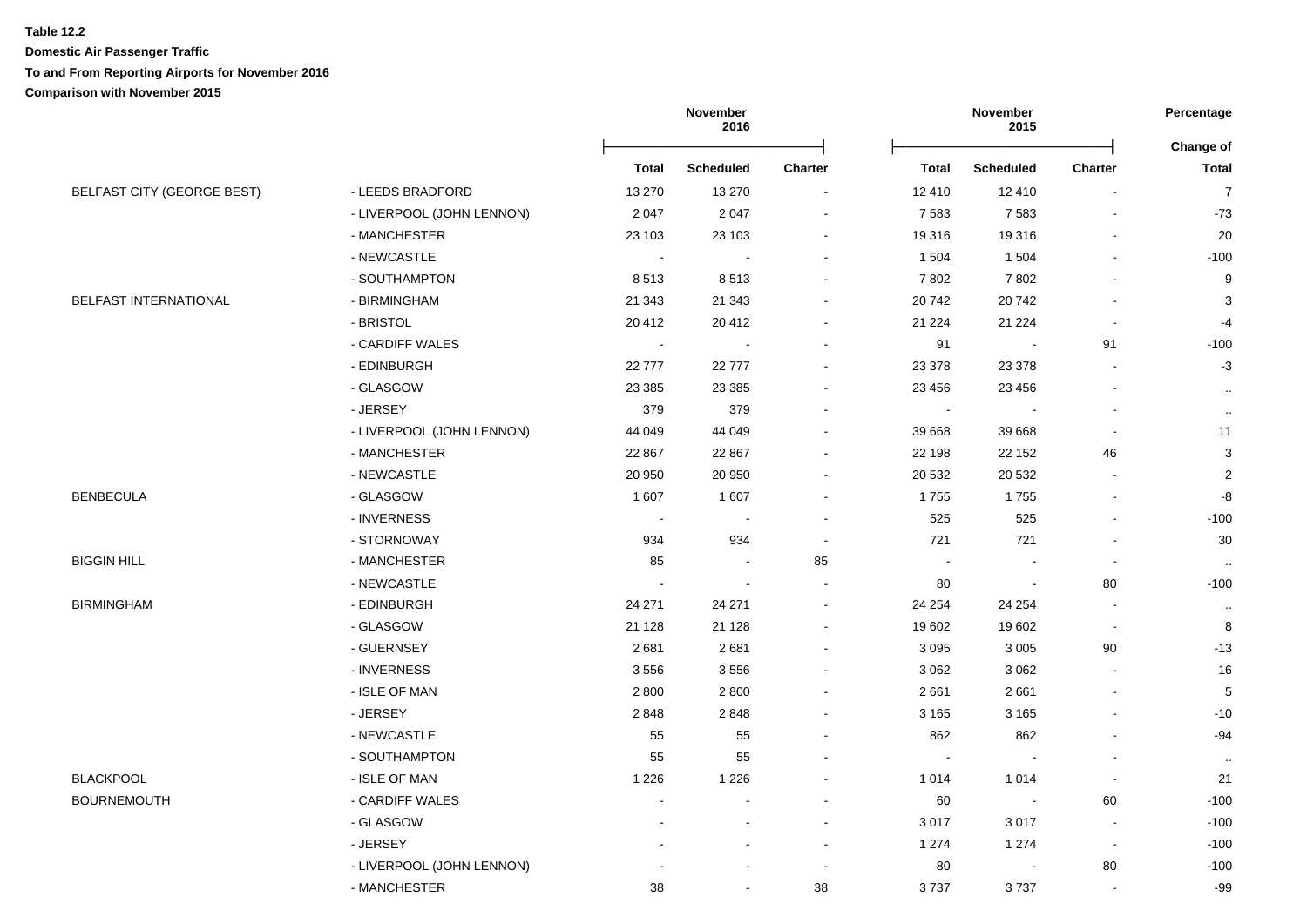## **Table 12.2 Domestic Air Passenger Traffic To and From Reporting Airports for November 2016 Comparison with November 2015**

|                                      |                           |                         | <b>November</b><br>2016 |                          | November<br>2015 |                               | Percentage               |                           |
|--------------------------------------|---------------------------|-------------------------|-------------------------|--------------------------|------------------|-------------------------------|--------------------------|---------------------------|
|                                      |                           | <b>Total</b>            | <b>Scheduled</b>        | <b>Charter</b>           | <b>Total</b>     | <b>Scheduled</b>              | <b>Charter</b>           | Change of<br><b>Total</b> |
|                                      | - NEWCASTLE               |                         | $\blacksquare$          |                          |                  | $\blacksquare$                |                          |                           |
| <b>BOURNEMOUTH</b><br><b>BRISTOL</b> | - CARDIFF WALES           | 82<br>175               | 175                     | 82<br>$\sim$             | 90               |                               | 90<br>$\blacksquare$     | -9                        |
|                                      | - EDINBURGH               | 33 378                  | 33 378                  | $\sim$                   | 32 501           | 32 501                        | $\overline{\phantom{a}}$ | $\cdot$<br>3              |
|                                      | - GLASGOW                 | 26 619                  | 26 619                  | $\sim$                   | 25 915           | 25 915                        |                          | $\ensuremath{\mathsf{3}}$ |
|                                      | - GUERNSEY                | 1 4 0 5                 | 1 4 0 5                 | $\overline{\phantom{a}}$ | 1456             | 1456                          | $\overline{\phantom{a}}$ | $-4$                      |
|                                      | - HAWARDEN                | 324                     |                         | 324                      | 362              |                               | 362                      | $-10$                     |
|                                      | - HUMBERSIDE              |                         | $\sim$                  | $\overline{\phantom{a}}$ | 62               | $\blacksquare$                | 62                       | $-100$                    |
|                                      | - INVERNESS               | 5 2 2 1                 | 5 2 2 1                 | $\blacksquare$           | 5 1 6 6          | 5 1 6 6                       | $\sim$                   | $\overline{1}$            |
|                                      | - ISLE OF MAN             | 1628                    | 1 6 2 8                 | $\blacksquare$           |                  | 2 3 2 0                       |                          | $-30$                     |
|                                      | - JERSEY                  | 1729                    | 1729                    | $\sim$                   | 2 3 2 0<br>1935  | 1935                          | $\blacksquare$           | $-11$                     |
|                                      | - LIVERPOOL (JOHN LENNON) | $\overline{7}$          | $\overline{7}$          | $\blacksquare$           | 6                | $\overline{\phantom{a}}$      | 6                        | $17$                      |
|                                      |                           | 14 604                  |                         | $\blacksquare$           |                  |                               |                          | $-2$                      |
| CAMPBELTOWN                          | - NEWCASTLE<br>- GLASGOW  | 655                     | 14 604<br>655           | $\ddot{\phantom{a}}$     | 14 8 32          | 14 8 32<br>389                | $\blacksquare$           | 68                        |
|                                      |                           | $\sim$                  | $\sim$                  | $\overline{\phantom{a}}$ | 389              |                               | ÷                        |                           |
|                                      | - ISLAY                   |                         |                         | $\overline{\phantom{a}}$ | 9<br>$\sim$      | 9<br>$\overline{\phantom{a}}$ |                          | $-100$                    |
| <b>CARDIFF WALES</b>                 | - DONCASTER SHEFFIELD     | 19                      | 19                      |                          |                  |                               | $\overline{\phantom{a}}$ | $\ldots$                  |
|                                      | - EDINBURGH               | 7537                    | 7481                    | 56                       | 6663             | 6663                          | $\sim$                   | 13                        |
|                                      | - EXETER                  | 30                      | 30                      | $\blacksquare$           | $\overline{a}$   |                               | ÷,                       | $\cdot$ .                 |
|                                      | - GLASGOW                 | 2516                    | 2516                    | $\sim$                   | 2 4 6 4          | 2416                          | 48                       | $\overline{2}$            |
|                                      | - JERSEY                  | 730                     | 730                     | $\blacksquare$           | 682              | 682                           | $\blacksquare$           | $\overline{7}$            |
|                                      | - LEEDS BRADFORD          |                         |                         | $\overline{\phantom{a}}$ | 77               |                               | 77                       | $-100$                    |
|                                      | - LIVERPOOL (JOHN LENNON) | 77                      | $\sim$                  | 77                       | 90               |                               | 90                       | $-14$                     |
|                                      | - MANCHESTER              | 80                      | $\blacksquare$          | 80                       | 31               | $\blacksquare$                | 31                       | 158                       |
|                                      | - NEWCASTLE               | 1 3 0 1                 | 1 3 0 1                 | $\blacksquare$           | 1 1 8 1          | 1 1 8 1                       | $\overline{\phantom{a}}$ | 10                        |
|                                      | - NORWICH                 |                         |                         | $\overline{\phantom{a}}$ | 84               | $\sim$                        | 84                       | $-100$                    |
| CITY OF DERRY (EGLINTON)             | - GLASGOW                 | 6586                    | 6586                    | $\blacksquare$           | 6554             | 6 5 5 4                       | $\blacksquare$           | $\cdot$ .                 |
|                                      | - LEEDS BRADFORD          |                         |                         | $\blacksquare$           | 185              | 185                           | $\blacksquare$           | $-100$                    |
|                                      | - LIVERPOOL (JOHN LENNON) | 6654                    | 6654                    | $\sim$                   | 6840             | 6840                          | $\overline{\phantom{a}}$ | $-3$                      |
| DONCASTER SHEFFIELD                  | - EXETER                  | 4                       | 4                       | $\sim$                   | $\blacksquare$   |                               |                          | $\cdot$                   |
|                                      | - JERSEY                  | 716                     | 716                     |                          |                  |                               |                          | $\cdot$ .                 |
|                                      | - LEEDS BRADFORD          | 74                      | 74                      |                          |                  |                               |                          | $\sim$                    |
|                                      | - MANCHESTER              | $\overline{\mathbf{c}}$ | $\sqrt{2}$              |                          |                  |                               |                          | $\cdot$ .                 |
| <b>DURHAM TEES VALLEY</b>            | - NEWCASTLE               |                         |                         |                          | 5                | 5                             |                          | $-100$                    |
| EAST MIDLANDS INTERNATIONAL          | - EDINBURGH               | 6 3 9 3                 | 6 3 9 3                 | $\sim$                   | 8 2 8 0          | 8 2 8 0                       |                          | $-23$                     |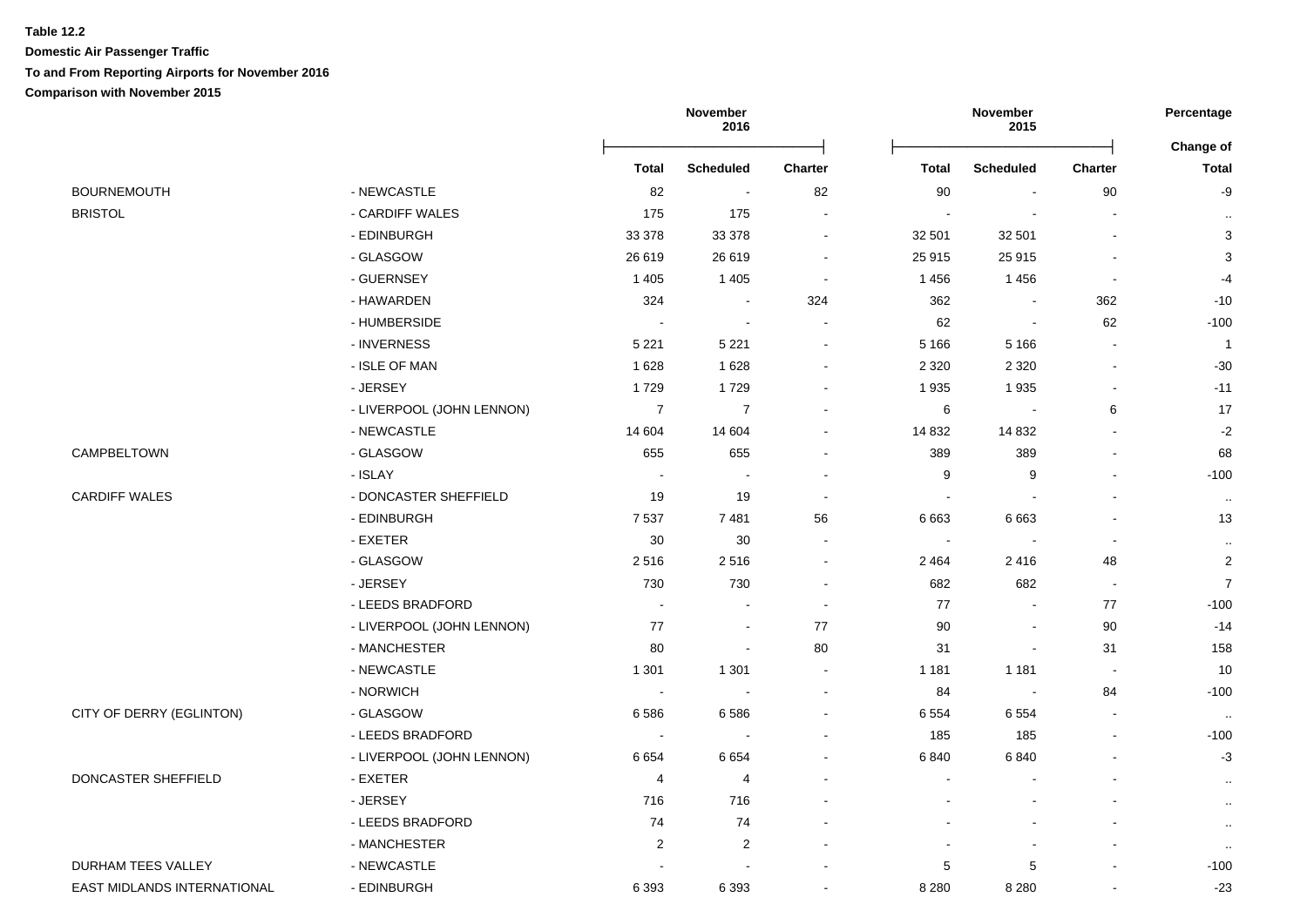**Domestic Air Passenger Traffic**

## **To and From Reporting Airports for November 2016**

**Comparison with November 2015**

|                             |                              | November<br>2016         |                  |                          | Percentage<br><b>Change of</b> |                  |                |                |
|-----------------------------|------------------------------|--------------------------|------------------|--------------------------|--------------------------------|------------------|----------------|----------------|
|                             |                              | <b>Total</b>             | <b>Scheduled</b> | <b>Charter</b>           | <b>Total</b>                   | <b>Scheduled</b> | <b>Charter</b> | <b>Total</b>   |
| EAST MIDLANDS INTERNATIONAL | - GLASGOW                    | 7 9 0 2                  | 7 9 0 2          | $\overline{\phantom{a}}$ | 8 3 8 9                        | 8 3 8 9          |                | -6             |
|                             | - GUERNSEY                   | 80                       | 80               | $\blacksquare$           | 1 3 3 5                        | 1 3 3 5          |                | $-94$          |
|                             | - JERSEY                     | 1501                     | 1 501            |                          | $\blacksquare$                 |                  |                | $\sim$         |
|                             | - NEWCASTLE                  | $\sim$                   |                  | $\overline{\phantom{a}}$ | 62                             |                  | 62             | $-100$         |
|                             | - PRESTWICK                  | 54                       | $\blacksquare$   | 54                       |                                |                  |                | $\sim$         |
|                             | - WICK JOHN O GROATS         | 33                       | 33               |                          |                                |                  |                | $\cdot$ .      |
| EDAY                        | - KIRKWALL                   | 63                       | 63               |                          | 47                             | 47               |                | 34             |
| EDINBURGH                   | - EXETER                     | 3627                     | 3 6 27           |                          | 3612                           | 3612             |                | $\cdot$ .      |
|                             | - KIRKWALL                   | 3 2 4 1                  | 3 2 4 1          |                          | 3 0 8 4                        | 3 0 8 4          |                | $\mathbf 5$    |
|                             | - LIVERPOOL (JOHN LENNON)    | $\sim$                   |                  |                          | 1 0 9 8                        | 1 0 9 8          |                | $-100$         |
|                             | - MANCHESTER                 | 8692                     | 8 6 9 2          |                          | 8 1 2 4                        | 8 1 2 4          |                | $\overline{7}$ |
|                             | - NORWICH                    | 2 2 2 0                  | 2 2 2 0          |                          | 2424                           | 2 4 2 4          |                | -8             |
|                             | - SOUTHAMPTON                | 16 4 58                  | 16 458           |                          | 15 627                         | 15 627           |                | $\mathbf 5$    |
|                             | - STORNOWAY                  | 1458                     | 1 4 5 8          |                          | 1 4 7 2                        | 1 4 7 2          |                | $-1$           |
|                             | - SUMBURGH                   | 3015                     | 3 0 1 5          |                          | 3 1 3 5                        | 3 1 3 5          |                | $-4$           |
|                             | - WICK JOHN O GROATS         | 995                      | 995              |                          | 933                            | 933              |                | $\overline{7}$ |
| <b>EXETER</b>               | - GLASGOW                    | 2618                     | 2618             |                          | 1584                           | 1584             |                | 65             |
|                             | - GUERNSEY                   | 2 0 6 9                  | 2 0 6 9          |                          | 1797                           | 1797             |                | 15             |
|                             | - HAWARDEN                   | $\overline{\phantom{a}}$ |                  |                          | $\overline{7}$                 | $\sim$           | $\overline{7}$ | $-100$         |
|                             | - ISLES OF SCILLY (ST.MARYS) | 24                       | 24               |                          | $\sim$                         | $\blacksquare$   |                | $\sim$         |
|                             | - JERSEY                     | 3038                     | 3 0 38           |                          | 2637                           | 2637             |                | 15             |
|                             | - MANCHESTER                 | 9690                     | 9690             |                          | 8929                           | 8929             |                | $9\,$          |
|                             | - NEWCASTLE                  | 2884                     | 2884             |                          | 2 4 0 3                        | 2 3 5 9          | 44             | $20\,$         |
|                             | - NEWQUAY                    | $\overline{\phantom{a}}$ |                  |                          | $\overline{2}$                 |                  | $\overline{2}$ | $-100$         |
|                             | - NORWICH                    | 1739                     | 1739             |                          | $\overline{\phantom{a}}$       | $\blacksquare$   |                | $\sim$         |
| <b>FAIR ISLE</b>            | - LERWICK (TINGWALL)         | 162                      | 162              |                          | 102                            | 102              |                | 59             |
| <b>FOULA</b>                | - LERWICK (TINGWALL)         | 60                       | 60               |                          | 46                             | 46               |                | $30\,$         |
| GLASGOW                     | - INVERNESS                  | 26                       | 26               |                          | $\overline{\phantom{a}}$       |                  |                | $\cdot$ .      |
|                             | - ISLAY                      | 2043                     | 2 0 4 3          |                          | 1925                           | 1925             |                | 6              |
|                             | - ISLE OF MAN                | 634                      | 634              |                          | 543                            | 543              |                | 17             |
|                             | - JERSEY                     | 1 1 2 4                  | 1 1 2 4          |                          | 558                            | 558              |                | 101            |
|                             | - KIRKWALL                   | 1 4 3 0                  | 1 4 3 0          |                          | 1 3 2 8                        | 1 3 2 8          |                | 8              |
|                             | - LEEDS BRADFORD             | 1 1 6 5                  | 1 1 6 5          | $\blacksquare$           | 515                            | 515              |                | 126            |
|                             |                              |                          |                  |                          |                                |                  |                |                |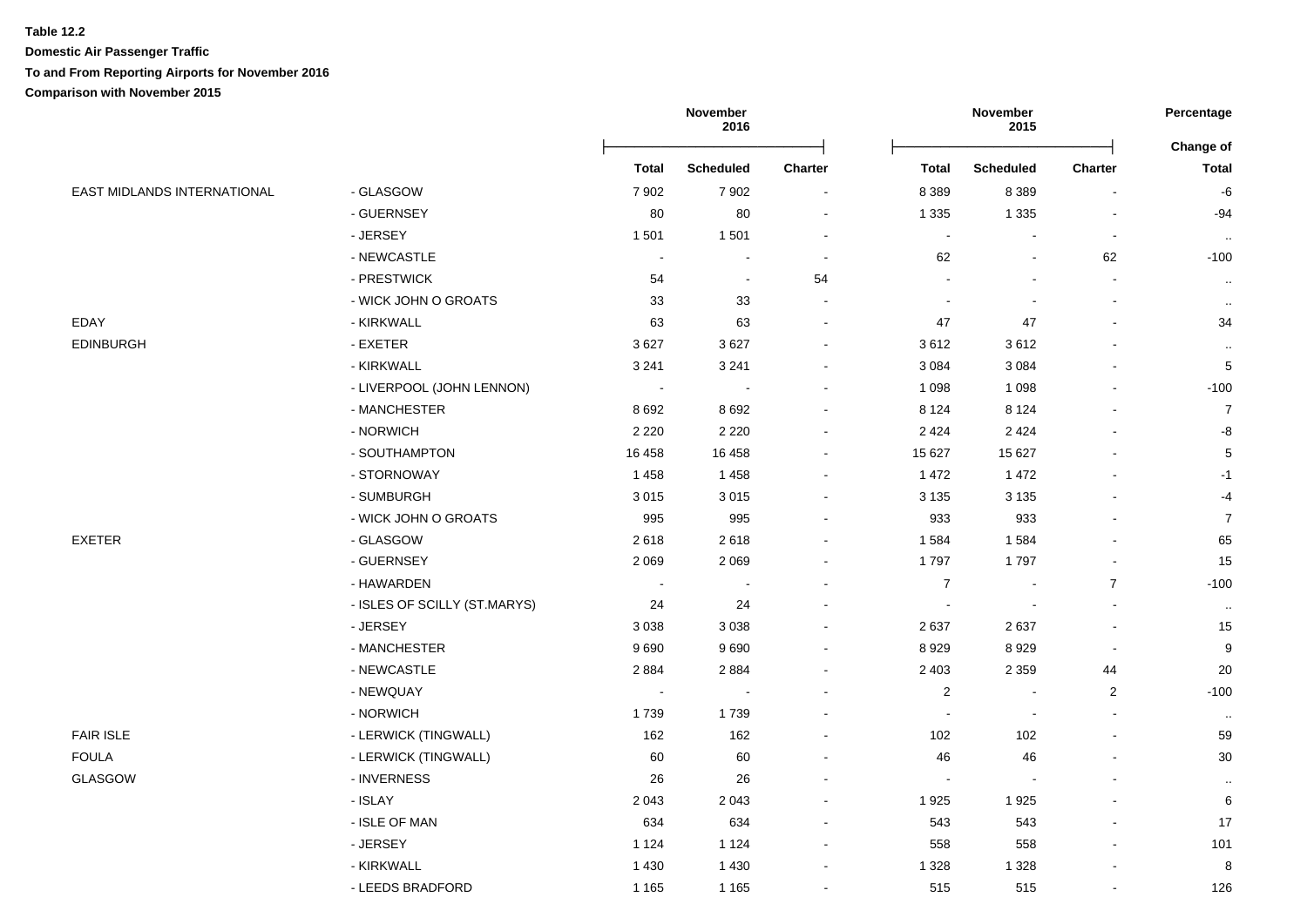# **Table 12.2 Domestic Air Passenger Traffic To and From Reporting Airports for November 2016**

**Comparison with November 2015**

|                                   |                           |                | November<br>2016 |                          |                | November<br>2015 |                          |                           |  |
|-----------------------------------|---------------------------|----------------|------------------|--------------------------|----------------|------------------|--------------------------|---------------------------|--|
|                                   |                           | Total          | <b>Scheduled</b> | Charter                  | <b>Total</b>   | <b>Scheduled</b> | <b>Charter</b>           | Change of<br><b>Total</b> |  |
| <b>GLASGOW</b>                    | - MANCHESTER              | 3649           | 3649             |                          | 3527           | 3500             | 27                       | 3                         |  |
|                                   | - SOUTHAMPTON             | 15 3 53        | 15 3 53          | $\blacksquare$           | 12 3 8 0       | 12 3 8 0         | $\sim$                   | 24                        |  |
|                                   | - STORNOWAY               | 5 2 3 1        | 5 2 3 1          | $\blacksquare$           | 5 1 0 3        | 5 1 0 3          | $\blacksquare$           | 3                         |  |
|                                   | - SUMBURGH                | 2 2 1 5        | 2 2 1 5          | $\blacksquare$           | 2 3 4 1        | 2 3 4 1          | $\overline{a}$           | $-5$                      |  |
|                                   | - TIREE                   | 690            | 690              | $\blacksquare$           | 718            | 718              | $\blacksquare$           | $-4$                      |  |
| <b>GLOUCESTERSHIRE</b>            | - ISLE OF MAN             | 890            | 890              |                          | 740            | 740              |                          | 20                        |  |
| <b>GUERNSEY</b>                   | - JERSEY                  | 10 3 24        | 10 324           |                          | 11 741         | 11 741           |                          | $-12$                     |  |
|                                   | - LEEDS BRADFORD          | 384            | 384              |                          | $\blacksquare$ |                  |                          | $\cdot$ .                 |  |
|                                   | - LIVERPOOL (JOHN LENNON) |                |                  | $\blacksquare$           | 128            | 128              | $\overline{a}$           | $-100$                    |  |
|                                   | - MANCHESTER              | 4596           | 4 5 9 6          |                          | 4 6 5 4        | 4 6 5 4          | ä,                       | $-1$                      |  |
|                                   | - NORWICH                 | $\sim$         |                  | $\blacksquare$           | 2              |                  | $\overline{2}$           | $-100$                    |  |
|                                   | - SOUTHAMPTON             | 10514          | 10 514           | $\blacksquare$           | 11 781         | 11 781           | $\blacksquare$           | $-11$                     |  |
| <b>HUMBERSIDE</b>                 | - MARHAM(KINGS LYNN)      | 38             | 38               | $\sim$                   | $\blacksquare$ |                  | $\overline{\phantom{a}}$ | $\cdot$                   |  |
|                                   | - NEWCASTLE               | 68             |                  | 68                       |                |                  |                          | $\ldots$                  |  |
|                                   | - SOUTHAMPTON             | 88             | $\sim$           | 88                       |                |                  |                          | $\ldots$                  |  |
|                                   | - WADDINGTON              | 32             | $32\,$           | $\blacksquare$           |                |                  |                          | $\ldots$                  |  |
|                                   | - WARTON                  | $\overline{7}$ | $\overline{7}$   | $\blacksquare$           |                |                  |                          | $\cdot$ .                 |  |
| <b>INVERNESS</b>                  | - KIRKWALL                | 1514           | 1514             | $\overline{\phantom{a}}$ | 1515           | 1515             |                          | $\cdot$ .                 |  |
|                                   | - MANCHESTER              | 5 3 9 5        | 5 3 9 5          | $\sim$                   | 5 1 9 8        | 5 1 9 8          |                          | 4                         |  |
|                                   | - STORNOWAY               | 2991           | 2 9 9 1          | $\blacksquare$           | 2 3 8 5        | 2 3 8 5          | $\blacksquare$           | 25                        |  |
|                                   | - SUMBURGH                | 298            | 298              | $\blacksquare$           | 362            | 362              | $\sim$                   | $-18$                     |  |
| <b>ISLE OF MAN</b>                | - LIVERPOOL (JOHN LENNON) | 18 8 60        | 18 860           | $\blacksquare$           | 18 4 68        | 18 4 68          | $\sim$                   | $\overline{2}$            |  |
|                                   | - MANCHESTER              | 12 3 8 2       | 12 3 8 2         |                          | 12 213         | 12 188           | 25                       | $\mathbf{1}$              |  |
|                                   | - NEWCASTLE               | 257            | 257              |                          | 368            | 368              |                          | $-30$                     |  |
| <b>ISLES OF SCILLY (ST.MARYS)</b> | - NEWQUAY                 | 584            | 584              |                          | 635            | 635              | $\sim$                   | -8                        |  |
| <b>JERSEY</b>                     | - LIVERPOOL (JOHN LENNON) | 9 2 5 2        | 9 2 5 2          |                          | 8 1 2 4        | 8 1 2 4          | $\sim$                   | 14                        |  |
|                                   | - MANCHESTER              | 2 4 2 5        | 2 4 2 5          | $\blacksquare$           | 2784           | 2784             |                          | $-13$                     |  |
|                                   | - SOUTHAMPTON             | 12 693         | 12 693           | $\blacksquare$           | 12 671         | 12 671           | $\sim$                   | $\cdot$ .                 |  |
| <b>KIRKWALL</b>                   | - NORTH RONALDSAY         | 362            | 362              | $\blacksquare$           | 412            | 412              | $\blacksquare$           | $-12$                     |  |
|                                   | - PAPA WESTRAY            | 391            | 391              | $\blacksquare$           | 361            | 361              | $\overline{a}$           | 8                         |  |
|                                   | - SANDAY                  | 279            | 279              |                          | 273            | 273              |                          | 2                         |  |
|                                   | - STRONSAY                | 299            | 299              |                          | 302            | 302              |                          | $-1$                      |  |
|                                   | - SUMBURGH                | 619            | 619              | $\sim$                   | 551            | 551              | $\sim$                   | 12                        |  |